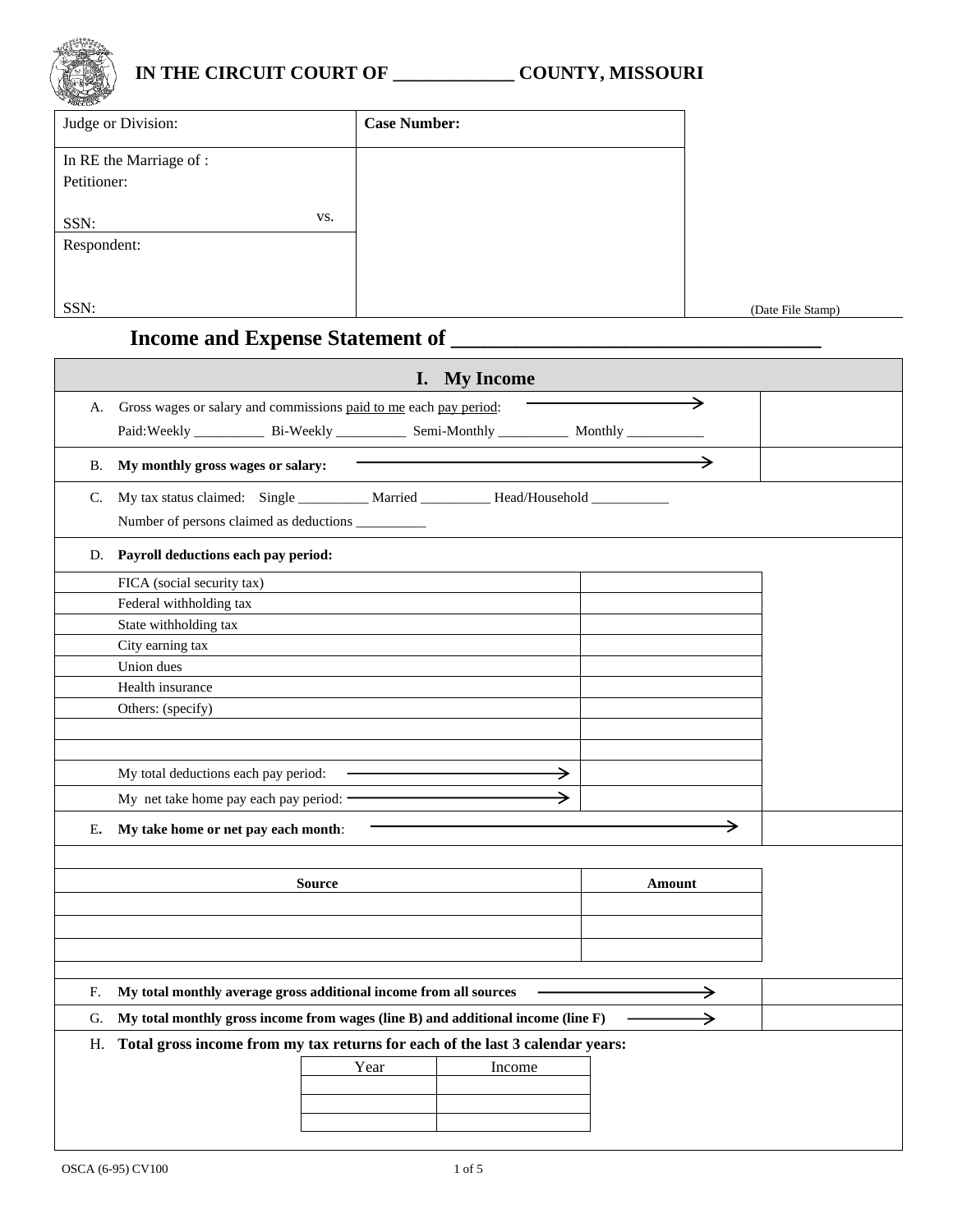| II. My Spouse's Current Estimated Monthly Gross Income                                                 |   |        |
|--------------------------------------------------------------------------------------------------------|---|--------|
| Source                                                                                                 |   | Amount |
|                                                                                                        |   |        |
|                                                                                                        |   |        |
|                                                                                                        |   |        |
|                                                                                                        |   |        |
|                                                                                                        |   |        |
|                                                                                                        |   |        |
|                                                                                                        |   |        |
| <b>Total</b>                                                                                           | → |        |
|                                                                                                        |   |        |
| III. My Anticipated Expenses (Monthly Average - Itemize)                                               |   |        |
| Rent or mortgage payments (include home association dues)<br>А.                                        |   |        |
| Maintenance & repairs of residence<br><b>B.</b>                                                        |   |        |
| Utilities<br>C.                                                                                        |   |        |
| 1.<br>Gas                                                                                              |   |        |
| 2.<br>Water                                                                                            |   |        |
| 3.<br>Electricity                                                                                      |   |        |
| Telephone<br>4.                                                                                        |   |        |
| <b>Trash Service</b><br>5.                                                                             |   |        |
| Other<br>6.                                                                                            |   |        |
| <b>Total Utility Expense</b>                                                                           | → |        |
| D. Autombiles                                                                                          |   |        |
| Gas and oil<br>1.                                                                                      |   |        |
| Maintenance<br>2.                                                                                      |   |        |
| Tax and license<br>3.                                                                                  |   |        |
| Payment of Loan<br>4.                                                                                  |   |        |
| 5.<br>Other                                                                                            |   |        |
| <b>Total Automobile Expense</b>                                                                        |   |        |
| Insurance<br>Е.                                                                                        |   |        |
| 1. Life                                                                                                |   |        |
| 2.<br>Health, accident & dental                                                                        |   |        |
| 3.<br>Disability                                                                                       |   |        |
| Homeowners (if not in mortgage payment)<br>4.                                                          |   |        |
| 5.<br>Automobile                                                                                       |   |        |
| Other<br>6.                                                                                            |   |        |
| <b>Total Insurance Expense</b>                                                                         | → |        |
| Taxes<br>F.                                                                                            |   |        |
| Real estate (if not in mortgage payment)<br>1.                                                         |   |        |
| 2.<br>Personal property                                                                                |   |        |
| 3.<br>Automobile                                                                                       |   |        |
| Other<br>4.                                                                                            |   |        |
| <b>Total Tax Expense</b>                                                                               | → |        |
|                                                                                                        |   |        |
|                                                                                                        |   |        |
| Payments I make on debts<br>G.                                                                         |   |        |
| Child support I pay to others for children not in my custody and not involved in this proceeding<br>Н. |   |        |
| Maintenance or alimony paid by me to persons other than my current spouse<br>Ι.                        |   |        |
| J.<br>Church and charitable contributions                                                              |   |        |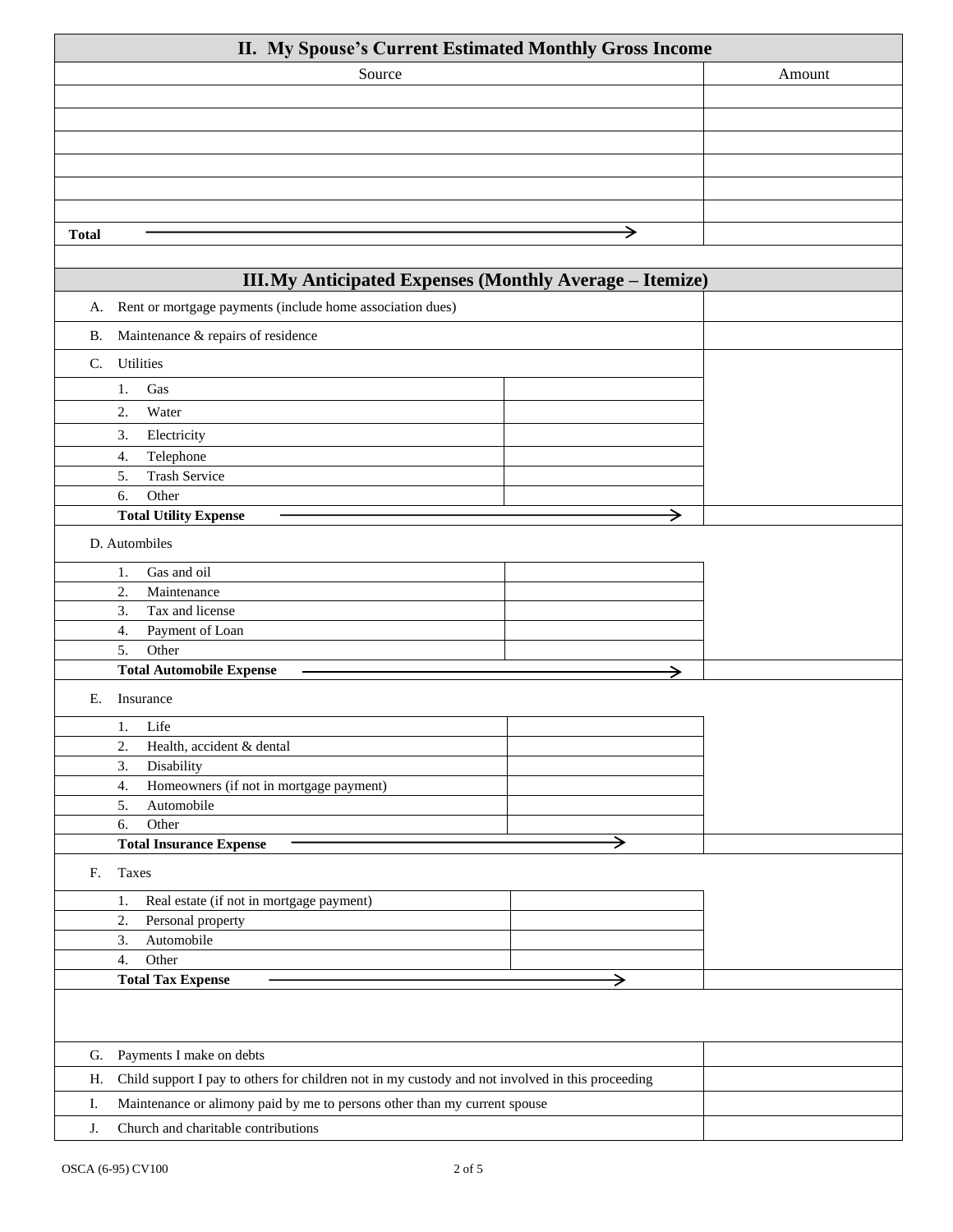| K. Other Living Expenses                                                  | Mine | Children in my<br>Custody | Children in<br>Spouse's Custody | Children in Joint<br>Custody |  |
|---------------------------------------------------------------------------|------|---------------------------|---------------------------------|------------------------------|--|
| $\operatorname*{Food}$<br>1.                                              |      |                           |                                 |                              |  |
| 2.<br>Clothing                                                            |      |                           |                                 |                              |  |
| 3.<br>Medical care                                                        |      |                           |                                 |                              |  |
| 4.<br>Prescription drugs                                                  |      |                           |                                 |                              |  |
| 5.<br>Dental care                                                         |      |                           |                                 |                              |  |
| 6.<br>Recreation<br>Laundry and cleaning<br>7.                            |      |                           |                                 |                              |  |
| Barber and beauty shop<br>8.                                              |      |                           |                                 |                              |  |
| School and books<br>9.                                                    |      |                           |                                 |                              |  |
| 10. School lunches                                                        |      |                           |                                 |                              |  |
| 11. Lessons                                                               |      |                           |                                 |                              |  |
| 12. Home maintenance                                                      |      |                           |                                 |                              |  |
| 13. Other (itemize)                                                       |      |                           |                                 |                              |  |
|                                                                           |      |                           |                                 |                              |  |
|                                                                           |      |                           |                                 |                              |  |
|                                                                           |      |                           |                                 |                              |  |
|                                                                           |      |                           |                                 |                              |  |
|                                                                           |      |                           |                                 |                              |  |
|                                                                           |      |                           |                                 |                              |  |
| <b>Total other living expenses</b><br>$(total each column) \rightarrow$   |      |                           |                                 |                              |  |
| Work related<br>1.<br>2.<br>Non-work related                              |      |                           |                                 |                              |  |
| Total day care/babsitter expenses<br>(total each column)                  |      |                           |                                 |                              |  |
|                                                                           |      |                           |                                 |                              |  |
| M. All other expenses not already identified (express as monthly average) |      |                           |                                 |                              |  |
| 1.                                                                        |      |                           |                                 |                              |  |
| 2.                                                                        |      |                           |                                 |                              |  |
| 3.                                                                        |      |                           |                                 |                              |  |
| $\overline{4}$ .                                                          |      |                           |                                 |                              |  |
| 5.                                                                        |      |                           |                                 |                              |  |
| 6.                                                                        |      |                           |                                 |                              |  |
| 7.                                                                        |      |                           |                                 |                              |  |
| 8.                                                                        |      |                           |                                 |                              |  |
| 10.                                                                       |      |                           |                                 |                              |  |
| 11.                                                                       |      |                           |                                 |                              |  |
| 12.                                                                       |      |                           |                                 |                              |  |
| 13.                                                                       |      |                           |                                 |                              |  |
| 14.                                                                       |      |                           |                                 |                              |  |
| 15.                                                                       |      |                           |                                 |                              |  |
| Total all other expenses not already identified                           |      |                           |                                 | →                            |  |
| Total average monthly expenses                                            |      |                           |                                 | →                            |  |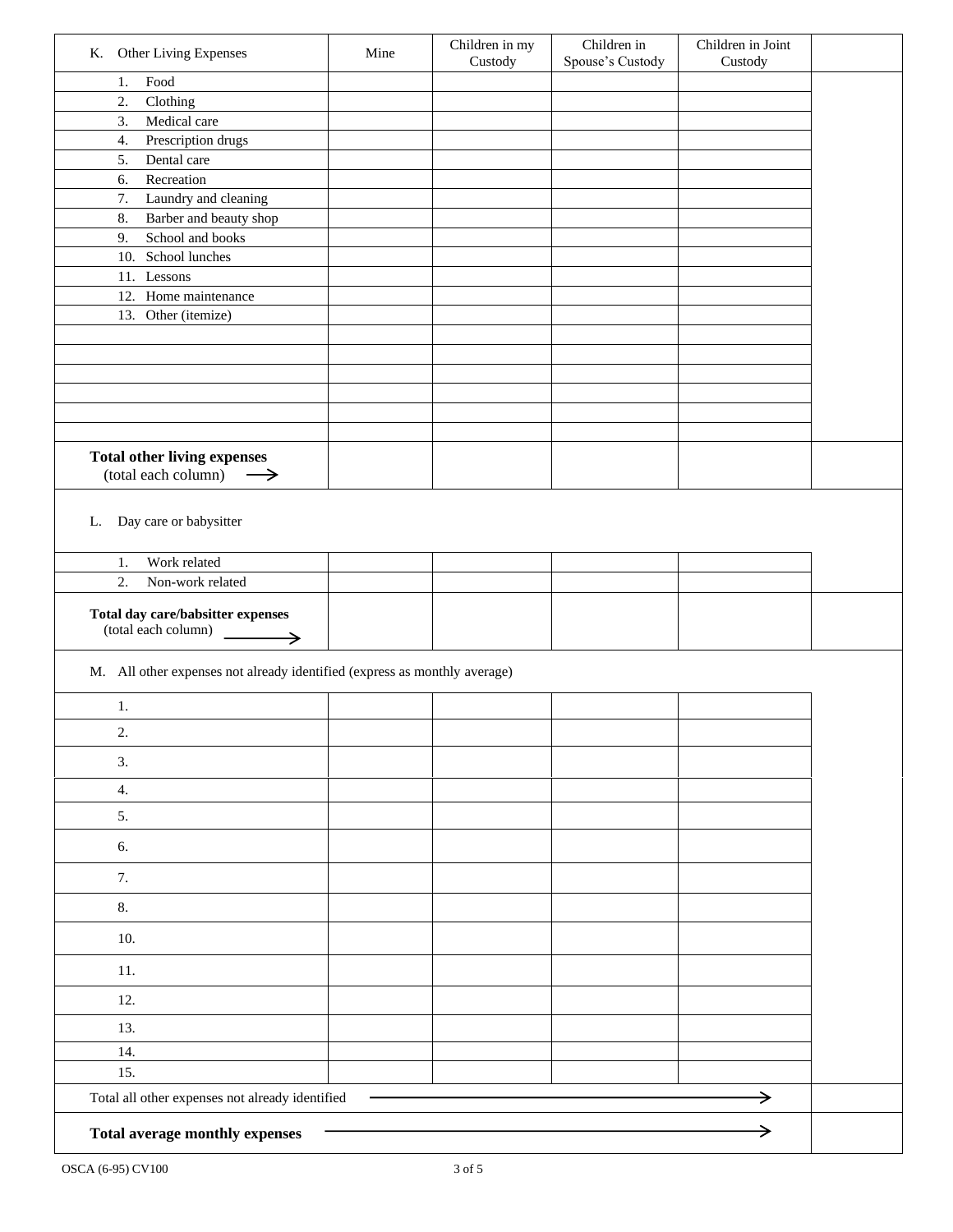|           |                                                                     |                                                            | <b>IV. Motion to Modify Information</b>                                         | (If this statement is submitted in connection with a motion to modify maintenance or child support, complete this section) |                             |
|-----------|---------------------------------------------------------------------|------------------------------------------------------------|---------------------------------------------------------------------------------|----------------------------------------------------------------------------------------------------------------------------|-----------------------------|
| A.        | The date of the last order for maintenance and/or child support was |                                                            |                                                                                 |                                                                                                                            |                             |
| <b>B.</b> |                                                                     |                                                            | At the date of the last order, the gross monthly income of my former spouse was | →                                                                                                                          |                             |
| C.        |                                                                     | At the date of the last order, my gross monthly income was |                                                                                 | →                                                                                                                          |                             |
| D.        |                                                                     |                                                            | Names and relationship to me of all persons residing at my residence            |                                                                                                                            |                             |
|           |                                                                     | Name                                                       |                                                                                 | Relationship                                                                                                               |                             |
|           |                                                                     |                                                            |                                                                                 |                                                                                                                            |                             |
|           |                                                                     |                                                            |                                                                                 |                                                                                                                            |                             |
|           |                                                                     |                                                            |                                                                                 |                                                                                                                            |                             |
|           |                                                                     |                                                            |                                                                                 |                                                                                                                            |                             |
|           |                                                                     |                                                            |                                                                                 |                                                                                                                            |                             |
|           |                                                                     |                                                            |                                                                                 |                                                                                                                            |                             |
|           |                                                                     |                                                            |                                                                                 |                                                                                                                            |                             |
| Е.        |                                                                     |                                                            | Income each year since modification for each of the following persons           |                                                                                                                            |                             |
|           | Year                                                                | Petitioner                                                 | Petitioner's<br>Co-Habitant                                                     | Respondent                                                                                                                 | Respondent's<br>Co-Habitant |
|           |                                                                     |                                                            |                                                                                 |                                                                                                                            |                             |
|           |                                                                     |                                                            |                                                                                 |                                                                                                                            |                             |
|           |                                                                     |                                                            |                                                                                 |                                                                                                                            |                             |
|           |                                                                     |                                                            |                                                                                 |                                                                                                                            |                             |
|           |                                                                     |                                                            |                                                                                 |                                                                                                                            |                             |
|           |                                                                     |                                                            |                                                                                 |                                                                                                                            |                             |
|           |                                                                     |                                                            |                                                                                 |                                                                                                                            |                             |
|           |                                                                     |                                                            |                                                                                 |                                                                                                                            |                             |
|           |                                                                     |                                                            |                                                                                 |                                                                                                                            |                             |
|           |                                                                     |                                                            |                                                                                 |                                                                                                                            |                             |
|           |                                                                     |                                                            |                                                                                 |                                                                                                                            |                             |
|           |                                                                     |                                                            |                                                                                 |                                                                                                                            |                             |